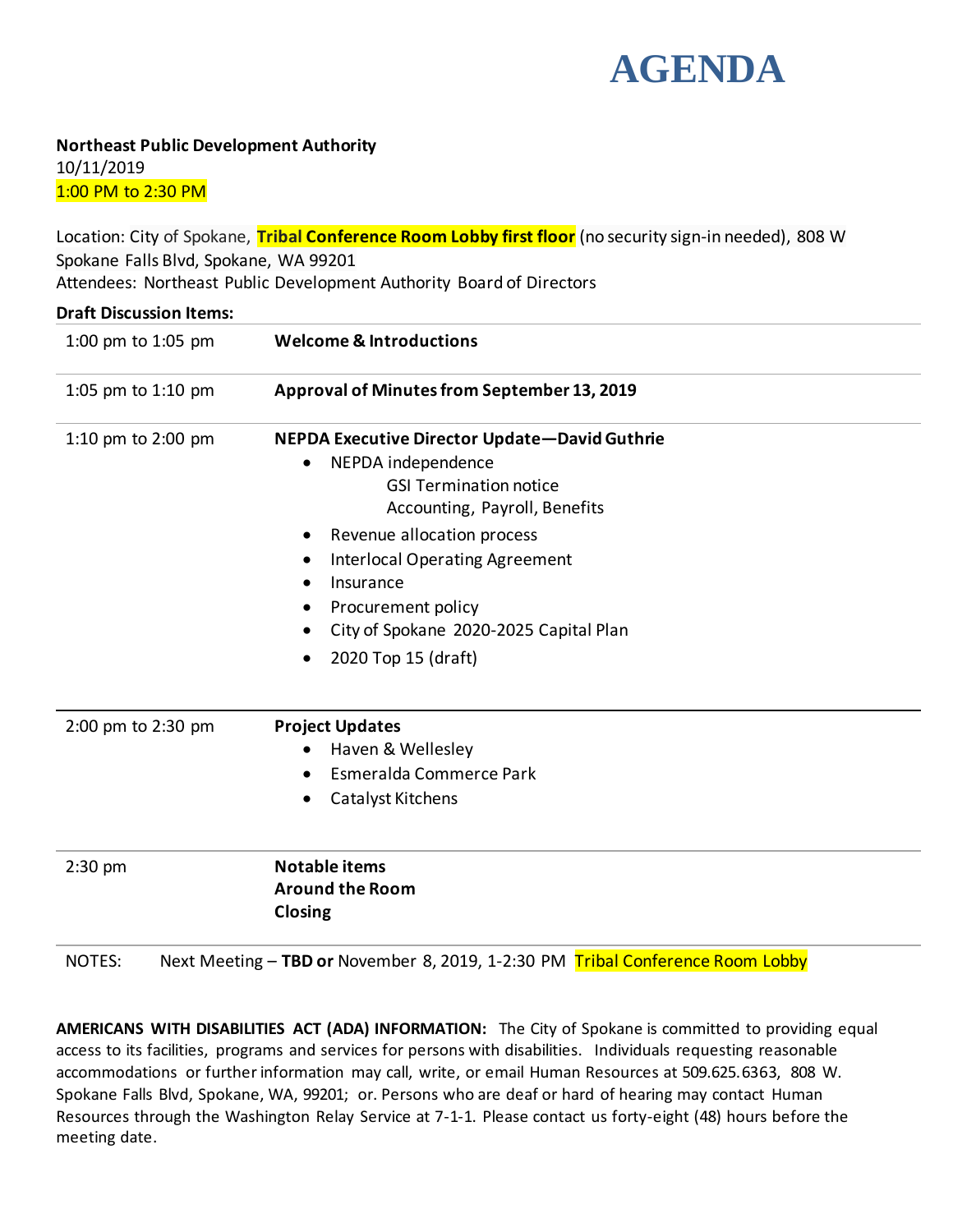# **NORTHEAST PUBLIC DEVELOPMENT AUTHORITY Minutes**

**Date:**September 13, 2019

Meeting called to order at 1:00 pm

#### **Attendance:**

- Board members present: Nichole Hydzik (Vice Chair), Craig Riley, Laura McAloon, Cheryl Stewart, Scott Simmons
- Board members absent: Anthony Carollo, Mike Fagan
- Staff members present:
- Guests: Amber Waldref, The Zone Project; Nick Czapla & Ed Lucas, LB Stone Properties, Lucas McGarry, Beacon Hill; Megan Clark, Etter McMahon, Lamberson, Van Wert & Oreskovich, P.C.

### **Welcome & Introductions:**

Minutes from July 12, 2019 approved unanimously.

### **NEPDA Executive Director Update:**

- NEPDA letter to City Council re: Executive Director independence from GSI: Anthony Carollo signed a letter for the City Council stating that the NEPDA Board will make reasonable efforts to limit the time Executive Director is an employee of GSI. The board intends for the Executive Director to move from GSI by the end of this calendar year, but not later than March 2020. David Guthrie has found office space, which is available this Fall at the NE Community Center. David Guthrie has had discussions with the accounting firm Anastasi Moore & Martin to provide accounting services for \$200-\$250 per month, plus \$250 per quarter, plus a fee for filing annual tax statements, which is estimated at \$350. Services will include accounting, L&I taxes, payroll, employment taxes, etc. David Guthrie discussed a proposal from Association for Washington Cities to provide staff benefits. The proposal requires Council resolution to allow the NEPDA to be considered under city membership. The NEPDA application is due Nov. 8. If the NEPDA application is approved by the AWC board, NEPDA employees will be eligible for benefits on 1/1/2020.
- Revenue District the NEPDA Revenue District has been approved by the City. Issues regarding revenue sharing resulted in Spokane County withdrawing from the Interlocal Agreement and Board, but discussions for the City-County Interlocal Agreement have begun again.
- Banking David Guthrie has opened bank accounts for the NEPDA at Washington Trust. The accounts require signatures from the Executive Director and Board Chair. The Executive Director, Board Chair and Board Treasurer are signatory to the accounts.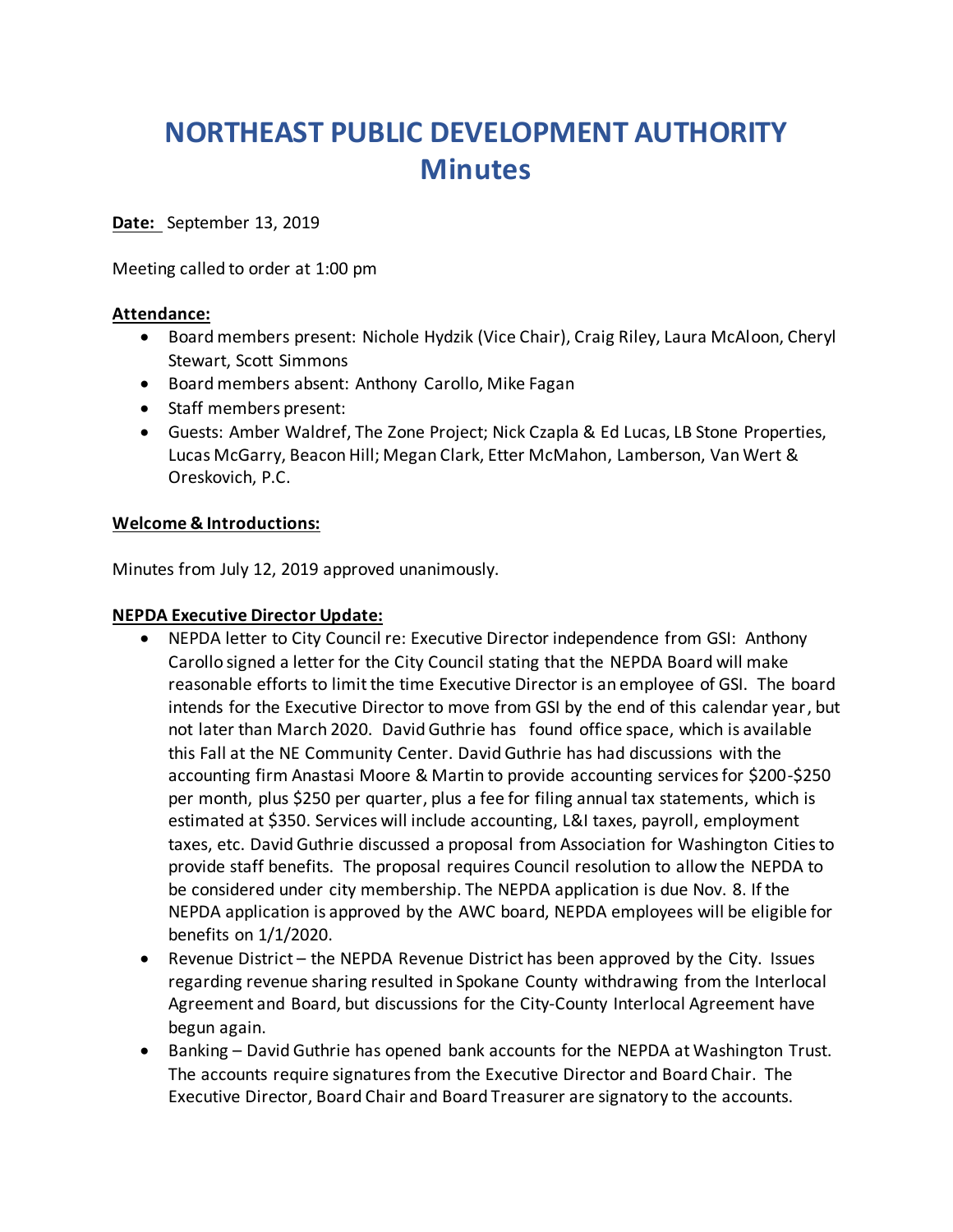- Insurance- David Guthrie has gotten a quote for insurance from Enduris of Washington for coverage limits of \$20M for general liability, auto, public official errors and omissions for \$2,370 per year. A Board resolution is required to obtain coverage through Enduris, and a Master Agreement must be signed by the Board Chair.
- Procurement policy the draft procurement policy was provided to City legal staff for review. City feels that the board should retain legal counsel to provide this review.
- Legal counsel Megan Clark will be interviewed by the board. See below.
- The Ranch discussions to convey the property to the NEPDA are ongoing. Scott Simmons commented that the Board needs to develop a vision for control of the property prior to our buy-in, and that there is no urgency within the city for the transfer.
- The following agenda items were not discussed due to lack of time:
	- o Alley vacation
	- o Advantage Spokane
	- o Stantec funding strategy
	- o City of Spokane 2020-2025 Capital Plan

## **Project Updates:**

- 1. LB Stone Properties: Nick Czapla and Ed Lucas provided an update on the progress of the Esmerelda project. Stone is proposing changes to the development agreement with the City regarding timing for completion of projects and project make up in terms of number of buildings and building sizes. Stone proposed changes they feel are necessary to provide flexibility in the event of unfavorable market conditions.
- 2. The Zone Project: Amber Waldref presented an update on the Zone Project, created to improve the lives of residents in Northeast neighborhoods. Discussion followed on how the board could partner with the project and determine next steps in the process. Amber maintains contact with David Guthrie who will work to help determine partnership opportunities.
- 3. Beacon Hill Update: Lucas McGarry provided an update on infrastructure construction. The developers have begun construction on the water booster station. Most long-lead materials are on-site with exception of custom manufactured 24" tee fittings. To move ahead, the developer made the decision to build system water storage as designed and hired a consultant to begin the design documents. City review of changes to pump sizes ongoing. Design review of Valley Spring Road improvements undergoing second review. A detour plan has been approved. Plans were approved for 24 lots in Phase 1A. Due to project delays, most of the planned development will now occur in 2020. Multiple Opportunity Zone fund managers have been in contact regarding funding and investment opportunities in the project.

**NEPDA Legal Counsel**: A committee to recommend names for legal counsel for the board recommended Megan Clark of Etter, McMahon, Lamberson, Van Wert & Oreskovich, P.C., after interviewing and reviewing proposals from other firms. Laura McAloon made a motion to retain Megan Clark of Etter McMahon as legal counsel for the board and authorize Executive Director